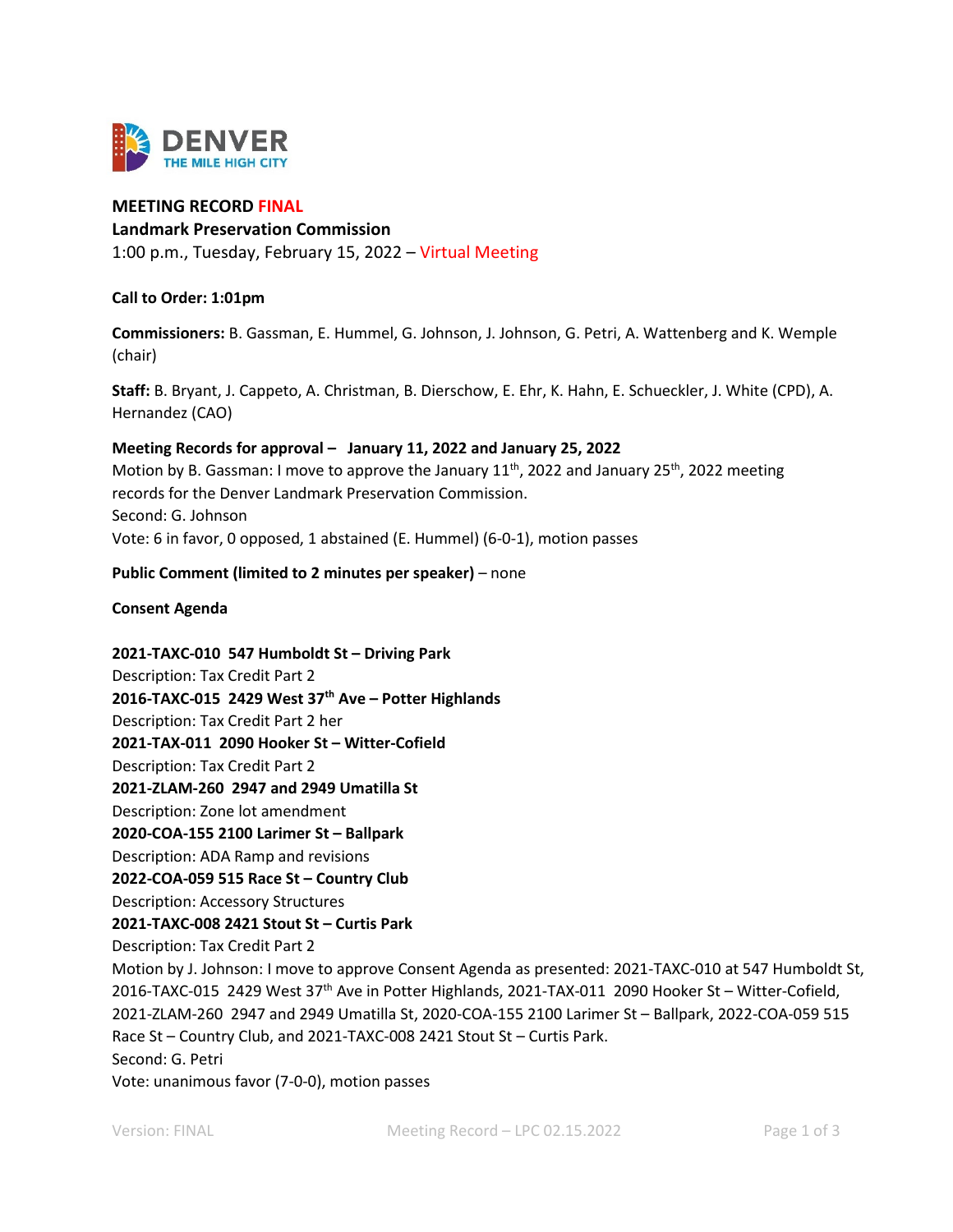#### **Design Review Projects**

# **2022-LMDEMO-072 2400 West 33rd Ave – Potter Highlands**

Description: Demolition of a non-contributing structure

Motion by B. Gassman: I move to conditionally approve application #2022-LMDEMO-072 for the demolition at 2400 W. 33rd Ave., as per design guidelines 2.55, chapter 30-6(6) of the Denver Revised Municipal Code, presented testimony, submitted documentation and information provided in the staff report with the following condition: that a replacement plan be approved prior to demolition of the current structure. Second: E. Hummel

Vote: unanimous in favor, (7-0-0) motion passes

## **2022-COA-055 2400 West 33rd Ave – Potter Highlands**

Description: Infill, Phase I: Mass, Form, and Context

Motion by G. Johnson: I move to approve with conditions application #2022-COA-055 for the new infill building at 2400 W. 33rd Ave. as per design guidelines 4.15, 4.16, character-defining features for the Potter Highlands Historic District, presented testimony, submitted documentation and information provided in the staff report with the condition: that the porch columns be enlarged so that they are more proportional, that the porch columns be moved out to the edge of the porch roof, and that the porch railing be removed. Second: J. Johnson

Amendment: K. Wemple: remove the condition that porch columns be moved out to the edge of the porch roof.

Accepted by motioner and seconder Vote: unanimous in favor, (7-0-0) motion passes

# **2019-COA-263 2725 E 7th Ave – East 7th Avenue**

Description: Alterations

Motion by B. Gassman: I move to conditionally approve application #2019-COA-263 for the application revisions at 2725 East 7th Avenue as per guidelines 2.14, 2.18, 3.6 character-defining features for the East 7th Avenue historic district, presented testimony, submitted documentation and information provided in the staff report with the following condition: windows 1.a, 1.b, 2.a, 2.b be repaired rather than replaced. Second: E. Hummel

Vote: unanimous in favor, (7-0-0) motion passes

#### **2022-LMDEMO-078 1622-1632 Emerson St – Swallow Hill**

Description: Demolition of two accessory structures

Motion by A. Wattenberg: I move to find the alley house and garage at 1622-1632 Emerson St. as noncontributing to the Swallow Hill Historic District and approve application 2022-LMDEMO-078 for demolition with the condition that the replacement plan be approved by Landmark Preservation prior to the issuance of the approval, as per design guideline 2.55, Section 30-11 of the Denver Revised Municipal Code, presented testimony, submitted documentation and information provided in the staff report.

# Second: G. Petri

Vote: unanimous in favor, (7-0-0) motion passes